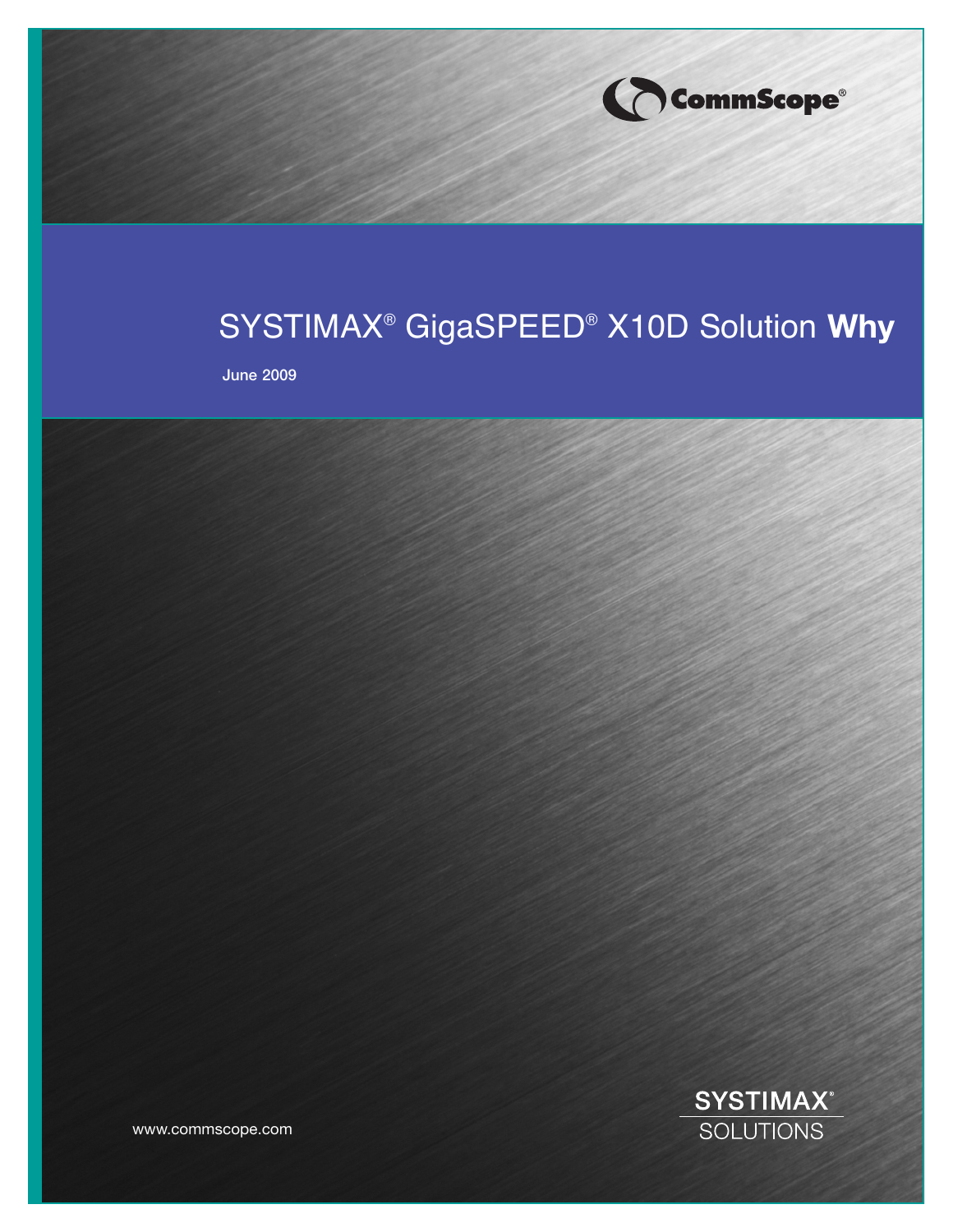## **Contents**

| Bandwidth Driven Networking Needs and Infrastructure Implications |   |
|-------------------------------------------------------------------|---|
| Growth in Bandwidth                                               |   |
| Application Bandwidth Needs and Directions                        | 3 |
| File Transfer                                                     | 3 |
| Real-Time Streaming Media                                         | 4 |
| The Bit-Rate Race to the Desktop                                  | 6 |
| Infrastructure Implications                                       |   |
| Conclusion                                                        | 9 |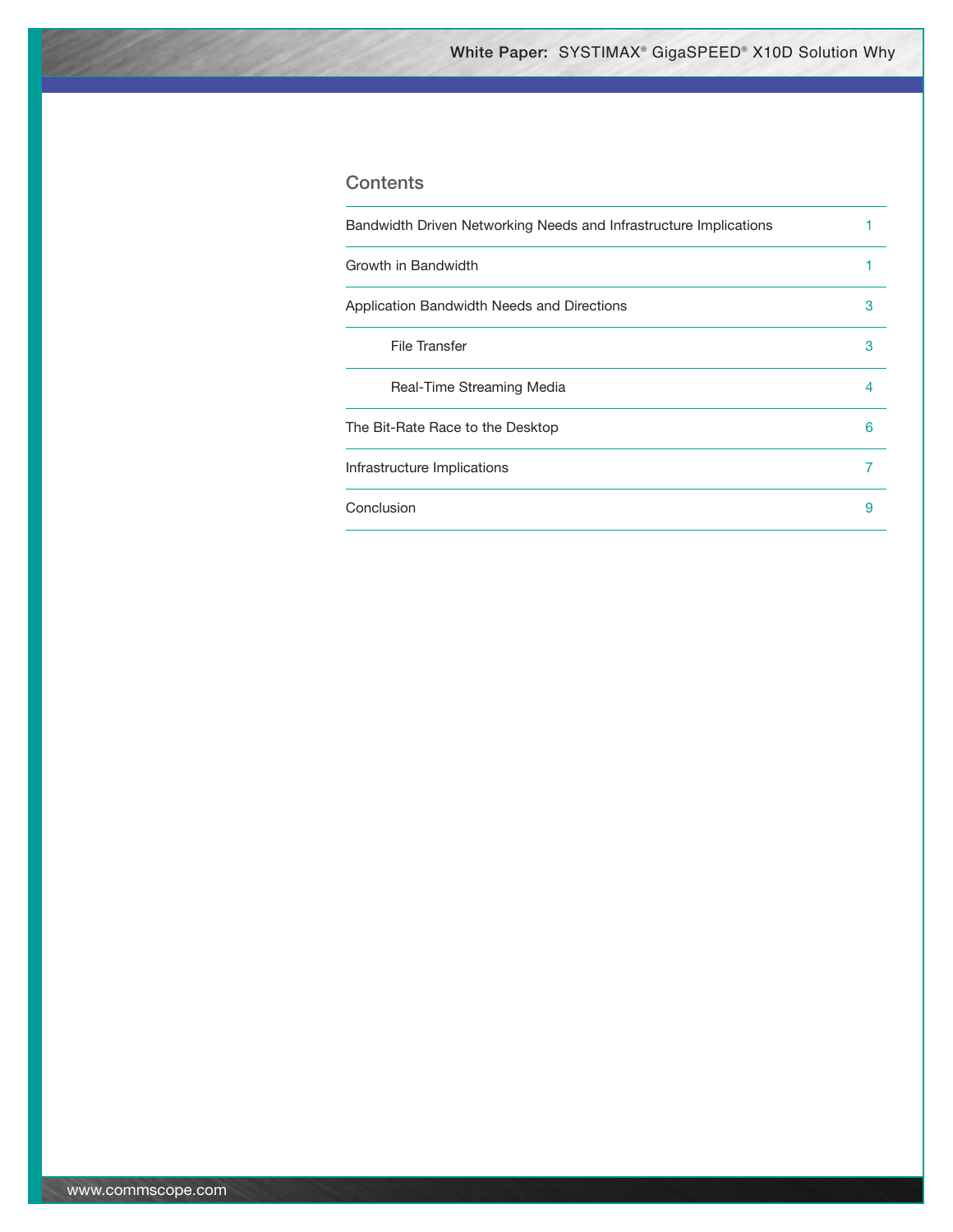## Bandwidth Driven Networking Needs and Infrastructure Implications

Network planning. It never has been an easy process. In fact it can often lead to many a sleepless night for network managers. But it seems that lately, this task has become even more daunting. Visions of spiraling demand for network bandwidth have stimulated the development of LAN technologies promising to deliver anywhere from 10 Mb/s up to 100 Gb/s data rates. What it means for network managers is a wide array of choices that requires decisions about which technology, architecture, or physical infrastructure is best suited for their needs. As with most new technologies or innovations, the networking industry has jumped on the latest: 10 Gigabit Ethernet over copper cabling. This paper looks at the drivers for 10 Gb/s, developments in this area, and the implications for cabling infrastructures.

## Growth in Bandwidth

The speed at which computer performance increases is clear for all to see and continues to grow exponentially over time. What is less obvious is the connection between growth in processor power and network traffic.

As a rule-of-thumb, each GIPS (billion instructions per second) handled by the CPU can produce 1 Gb/s of LAN traffic. PCs now also possess the Interface (I/O) buses to transport this capability. This potential may not be fully utilized today, as current business software does not use all of the PC's communications capability, but this is changing. As it does, some network users will face serious capacity problems. The size of the challenge can be judged from predictions that CPUs operating at 100 GIPS will be widely used within the lifespan of cabling now being installed.

Advances in high-speed LAN applications and multimedia software invite developers to create powerful new software products that need much more bandwidth. Just as they have capitalized on higher CPU performance, developers will take advantage of new, faster networking technologies. Couple this with the falling cost of gigabit interfaces and their appearance as standard in most new computers, and gigabit networking is already a reality to the desktop today, so forward thinking enterprises need to consider what the next step will be tomorrow.

In today's high-bandwidth computing environments it is not unusual to find multiple applications running in the foreground such as: Microsoft Office, Microsoft Outlook, Lotus Notes, Adobe Acrobat, Instant Messaging Applications, Media Player, Streaming Media, Videoconferencing and VoIP. Background tasks, such as virus scanning, software updates, system monitoring, encryption, compression and proactive information organization, are creating an additional drain on bandwidth that is not seen by the end-user.

Large enterprises are also faced with a growing need for higher bandwidth in the horizontal and backbone to support such applications as Storage Area Networks, Network Attached Storage, high-performance and grid computing.

• **Storage Area Networks (SAN)/ Network Attached Storage (NAS):** 10 Gigabit Ethernet enables costeffective, high-speed infrastructure for both network-attached storage (NAS) and storage area networks (SAN). 10 Gigabit Ethernet can offer equivalent or superior data carrying capacity at latencies similar to many other storage networking technologies, including Fibre Channel, ATM OC-3, OC-12 and OC-192, and Infiniband. The development of 10 Gigabit over copper offers a very cost effective solution for connection under 100 meters compared to these traditional fiber based technologies.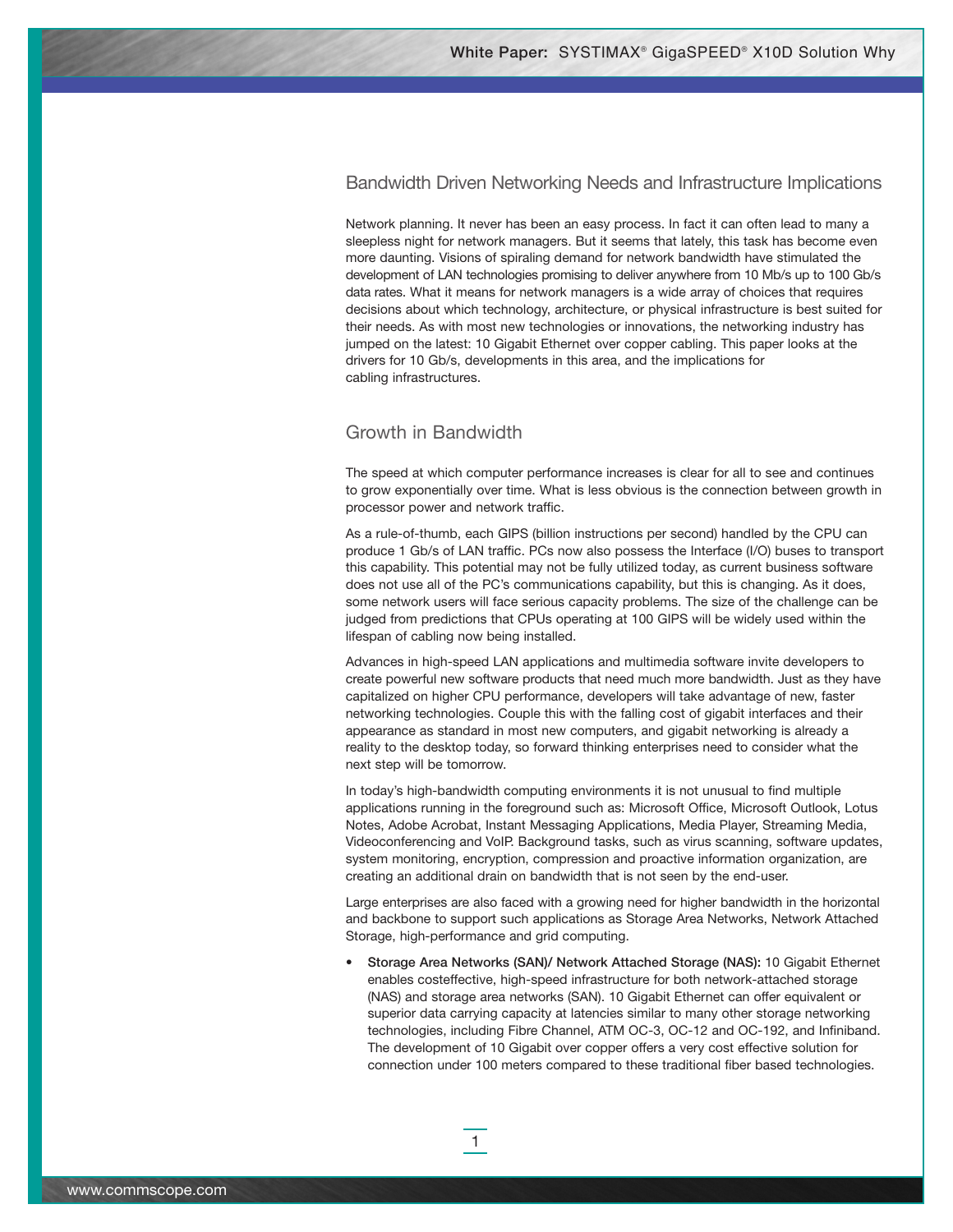- **High-Performance Computing:** A number of industry sectors utilize high-performance computing platforms to support highly bandwidth-intensive applications such as streaming video, medical imaging, centralized applications, high-end graphics, visualization technologies, and data clustering. For example:
	- Government, medical and scientific research;
	- Government defense testing, simulation and cryptography activities;
	- Bioscience and pharmaceutical activities;
	- Financial services firms for quantitative analysis, statistical and econometric modeling;
	- Architectural and engineering firms for computerized CAD/CAM applications and sharing of CAD files; and
	- Geological and physical science surveying companies.
- **Multi-Site Collaboration:** Collaboration tools are emerging that enable conference participants to write or draw on a blank slide, to connect to a Web site, and engage in private communication with the conferencing host or any other participants. To ensure their effectiveness, these collaborative tools will increasingly require more bandwidth, and 10 Gigabit Ethernet connections will be the primary link for enabling multi-site collaboration within an enterprise.
- **Streaming Media:** Streaming media enhances a company's internal and external communications. It can play a role in hosting meetings, holding press conferences, demonstrating new products, supporting marketing/advertising activities, training employees, providing user support as well as the fun stuff too, like HDTV, video on-demand or extreme Internet gaming. Since data being transmitted for streaming media requires an uninterrupted path between source and user, bandwidth will be the key enabler and accelerator to streaming media adoption.
- **Grid Computing:** Grid computing makes "spare" desktop CPU horsepower available across the network to large jobs that require it. There are many scientific applications that need the computing power of arrays, but up to now the cost of a supercomputer or a massively parallel array was prohibitive. Grid computing is a technique that effectively provides the horsepower "across the network" to support these kinds of applications. Grid computing is highly dependent upon very fast interconnections among all of the participating computing platforms. Present successful implementations of this are found in the form of clusters of servers that are set aside and tied together, often in the data centers, via a fast Fibre Channel or other types of optical interface. As discussed earlier, the network of the near future is being populated right now with workstations that offer unprecedented computing power. The simple ability to harness these common appliances together with a very fast, cost effective interconnection scheme would make it possible to deploy grid computing across an organization. Today, grid computing is being used to amass spare compute cycles to power complex modeling and simulations in applications such as pharmaceutical research, financial portfolio risk analysis, electronic design automation and other computer-intensive applications. Grids also allow for collaboration and sharing. For grids to be the basis of a corporate infrastructure, more types of applications that can take advantage of the grid will be developed but in the meantime, grid technologies can and are being used to facilitate resource sharing, utilization and collaboration for a growing number of applications and industries.

Even if these applications attain just 10% of the PC's network traffic potential, as current rates of processor speed increase, 10 Gb/s desktop communication is within a planning horizon of five to ten years.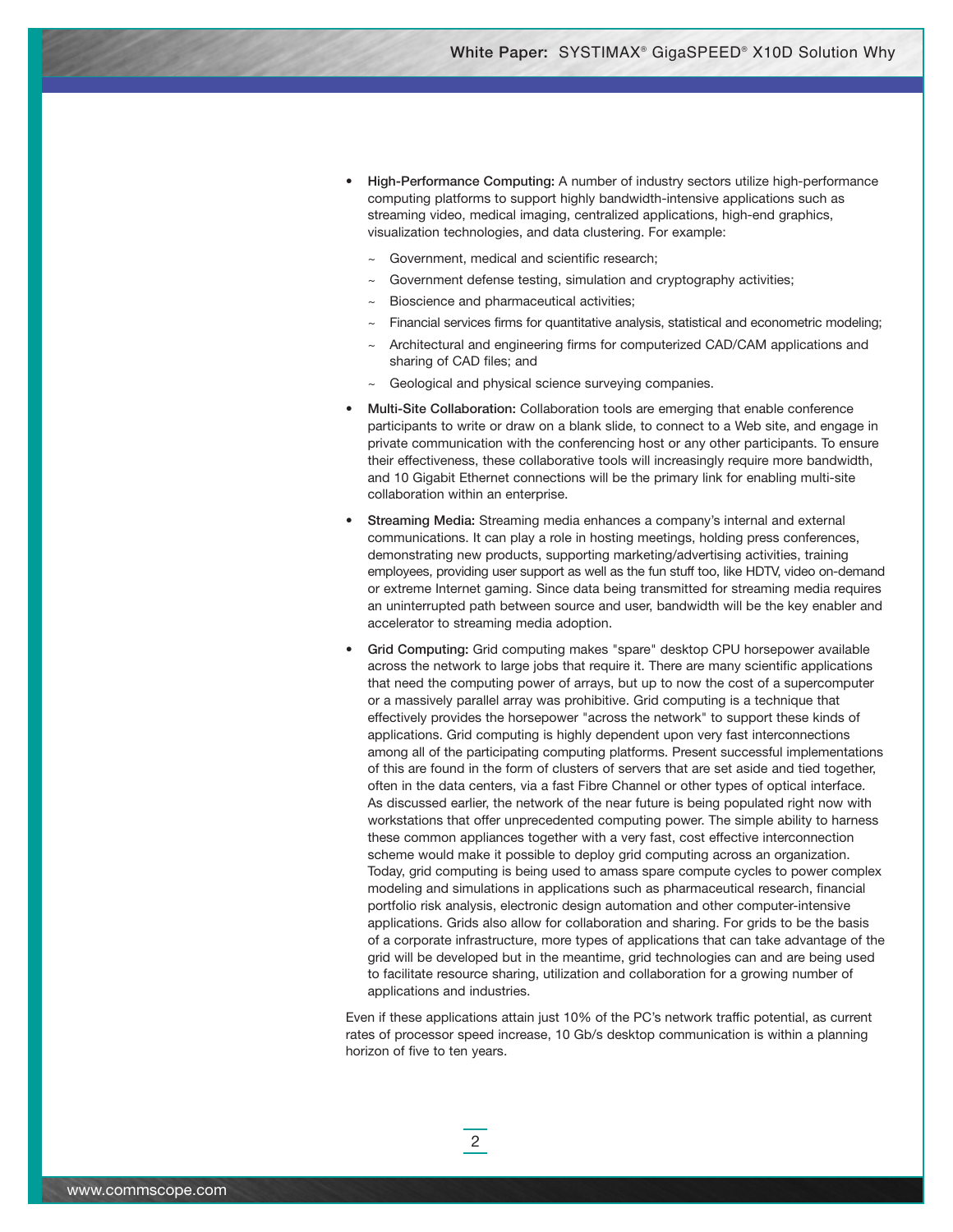## Application Bandwidth Needs and Directions

Let's take a more detailed look at the type of applications becoming prevalent and their bandwidth needs. Network applications can be divided into two classes, file transfer and real-time streaming media.

#### File Transfer

These applications include downloading files from a server to a user's desktop device (or vice versa). In many cases the user or device must wait for the file transfer to complete before allowing the user to act on the file. If a file transfer takes too long, the user may find the delay unacceptable and may also lose productivity. It is the user's subjective reaction that determines what data rate is acceptable.

The need for file transfers is increasing, driven by several related trends:

- Internet access: This ever-growing application area continues to stimulate carrier and enterprise LAN traffic. Downloads from web sites can only increase the burden on network bandwidth especially as Internet file sizes will almost certainly continue to increase.
- Thin-client architecture: Thin-client PCs have operating systems with small (or no) hard drives, so that software application and data files must be downloaded from a server before the user can start working. Sometimes known as network computers, these machines reduce the administrative overhead for IT organizations. Acceptance is increasing as enterprises look to protect their data centrally.
- Client/server applications: In these applications, the software application resides on a client PC while associated data is stored on a server. The server-resident data (or extracts from the data) must be downloaded to a client for processing and presentation to the user.
- Database downloads from servers: Spreadsheets, documents and databases may be located on servers, and then downloaded to a PC before they are viewed or processed. Leading-edge applications include:
	- Data warehousing and back-up applications may include terabytes of enterprise information distributed on hundreds of network servers and accessed by thousands of users seeking near-real-time data. The load impacts the LAN backbone and the WAN, where traffic is aggregated.
	- Scientific and engineering applications examples include: 3-D visualizations of complex objects ranging from molecules to aircraft; full-color publications sent from desktops to printing facilities; transmittal of complex medical images to enable sharing of expensive equipment.

The size of files transferred vary over many orders of magnitude and the time it takes to transfer the information is linked primarily to the data rate of the network. For file transfer applications, it may appear that data rates of 10 Gb/s may not be required today, except in specialized cases and areas where the data streams aggregate. However, this assumption does rely on what is regarded as acceptable wait times.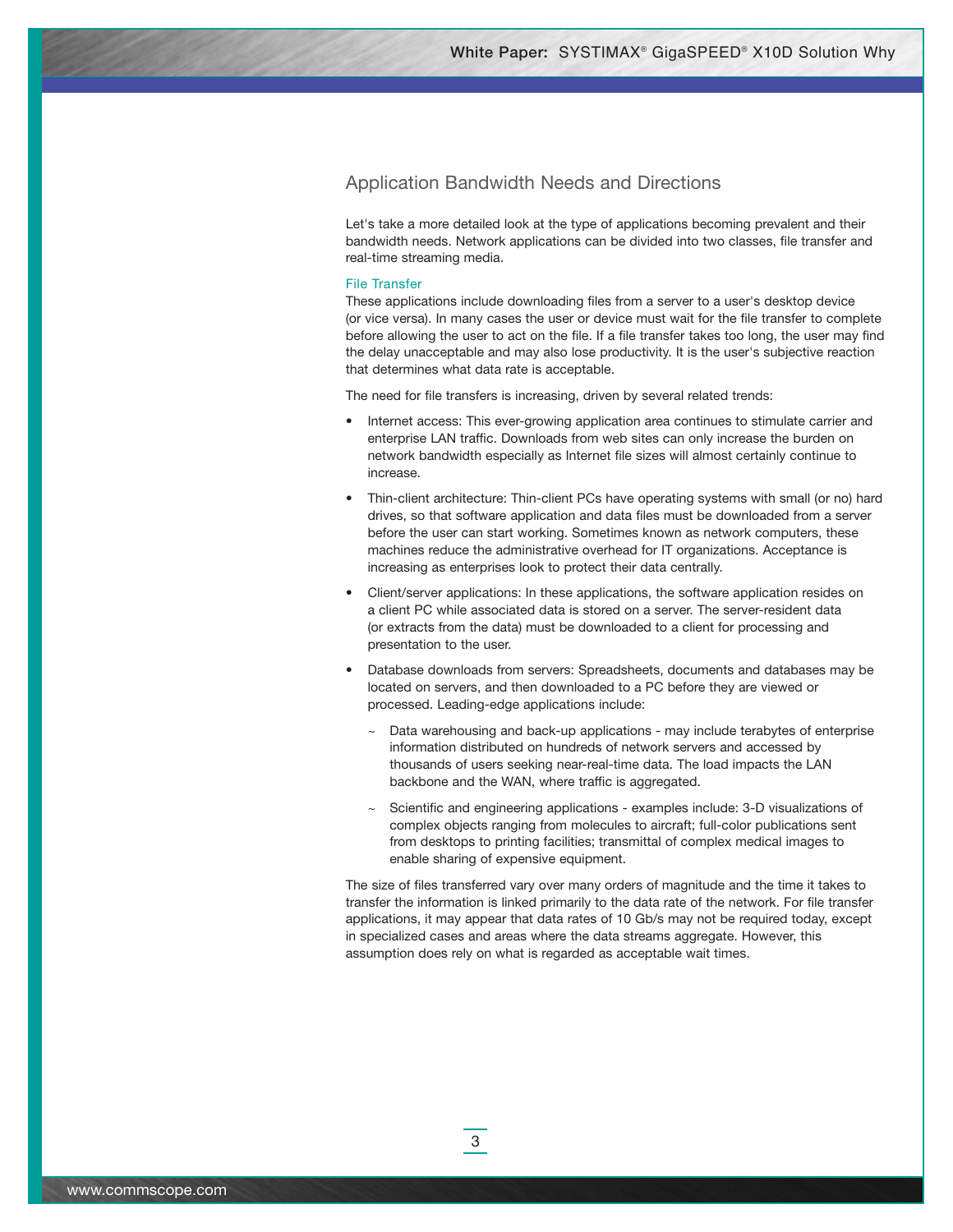#### Real-Time Streaming Media

These applications, such as desktop video teleconferencing and Internet radio/TV, require that sound (e.g., voice, music) and moving images (e.g., video, animation) be sent in real time. These streaming applications involve the transmission, reconstruction and presentation of information to a desktop user. In order to preserve the appearance of continuous sound or image, such applications are delay-intolerant, providing real challenges for network equipment developers and network designers. But for cabling-tothe-desk, the medium simply must carry data at an adequate rate.

Data compression techniques have reduced the bandwidth requirements by an order of magnitude while network data rates have steadily increased. The degree of compression that is acceptable depends on the quality desired for the sound or image. Various algorithms are available that allow developers and end users to tune the degree of compression to an application's requirements, but there is always a cost in terms of quality. The other penalty is latency – sophisticated compression schemes increase latency that is burdensome for real-time 2-way video interactions.

Multimedia applications are made up of individual elements that have widely different information transfer properties. For example, printed text requires the reader to scan sequences of code and reconstruct the code into words, sentences and paragraphs. While vision is capable of perceiving a large amount of material instantly, it is not efficiently utilized for text-oriented data. As elements become more graphic, the information they contain becomes easier and faster to process. The following paragraphs summarize the estimated data rates required to run various network multimedia applications at acceptable levels of performance and illustrate the need for gigabit networking.

**Still images** most often refer to photographic reproductions of existing objects. There is a famous saying 'A Picture Paints A Thousand Words'. A still image can transfer information faster than text, since human beings process visual information much faster than written information. Photographs can be created digitally or converted to a digital format, usually through a scanning process. A photograph can contain millions of color variations, which can be recreated in digital format. Since image files tend to be large, especially if millions of colors are used, they benefit from compression techniques. Many compressed file formats are used for the storage of digital still images.

Let's consider the data rate requirements for these applications. At 1200 dots per inch (dpi), an 8.5 inch x 11 inch page translates into  $(8.5 \times 1200) \times (11 \times 1200) = 10200 \times 13200$  $= 134,640,000$  dots. If the 8.5 inch x 11 inch page is a grey scale image that uses 256 shades of grey, each dot represents one byte of storage space. Therefore, the whole image requires 134,640,000 bytes or 134.6 MB of storage space, uncompressed. Even with compression, if many such images are expected to be simultaneously transmitted over a network during normal operations, the network must be specifically designed to accommodate such traffic.

While imaging and graphics software generate large data files, audio and video applications create larger ones, even after compression algorithms have been applied.

Audio is a dynamic element that can be used to enhance multimedia applications in many different ways. Uses for audio include the following:

Voice recognition of computer commands

- Spoken help functions
- Voice-annotated documents
- Voice-annotated e-mail messages
- Sound effects associated with video and animation
- **Music**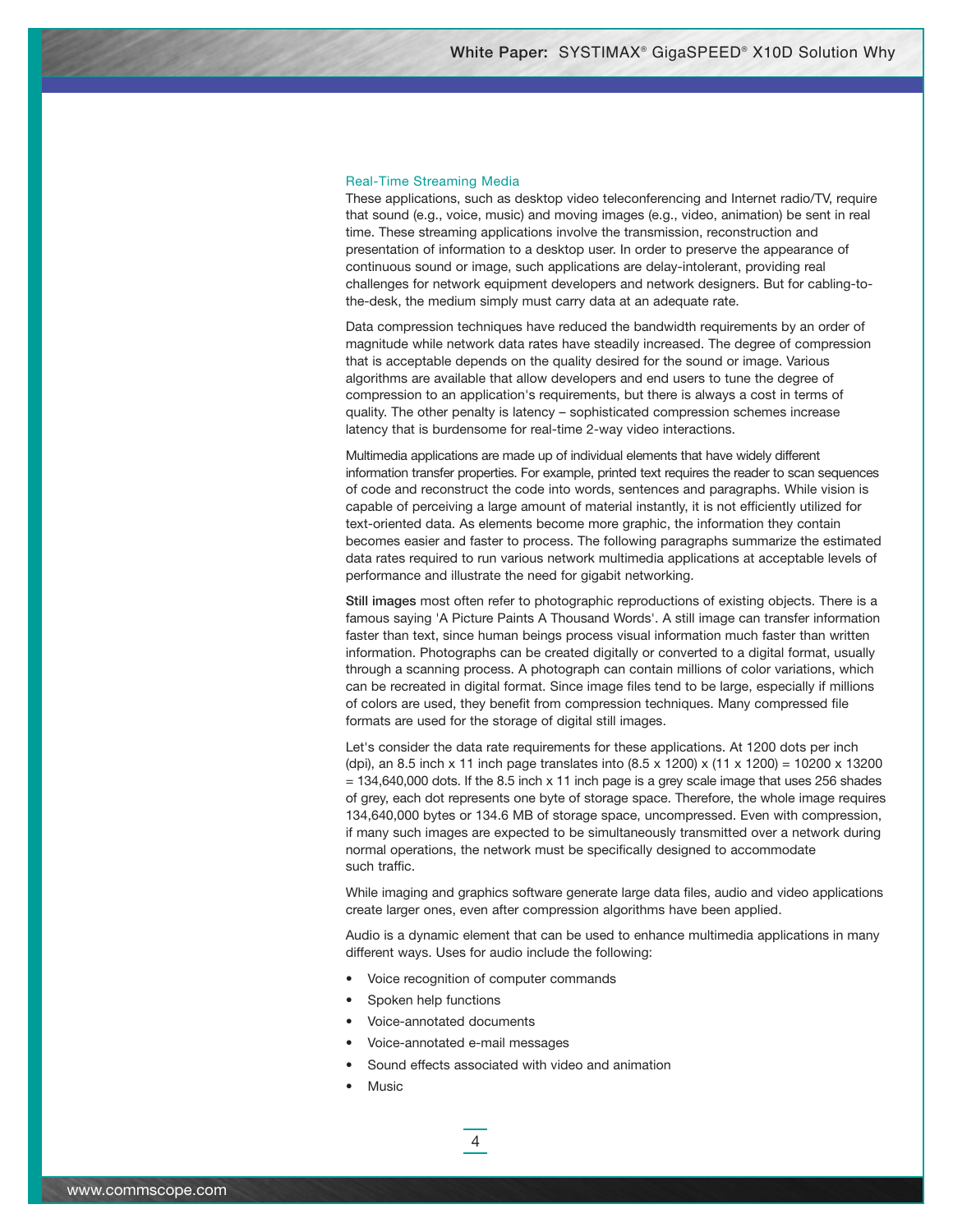The use of sound contributes to a more realistic representation of information. Capturing and converting audio into digital format can result in very large files, especially if compact disc (CD)-quality sound is desired. The ultimate size of the captured audio file depends on four factors:

- The length of the audio clip
- The sampling rate-11, 22, or 44 kilohertz (kHz)
- The number of bits used to represent each sample-8 or 16 bits can be used
- Whether the recording is stereo or mono stereo sound produces a file that is twice the size of a mono file, since two channels must be recorded.

For CD-quality sound, the recording must be in stereo, with a sampling rate of 44,000 hertz (44 kHz) and 16 bits used for each sample. Therefore, a one-minute recording of this type requires over 10 MB of disk storage capacity.

#### **The calculation is as follows:**

44,000 samples/second x 16 bits/sample  $x = 1,408,000$  bits/second = 1.408 megabits/second

1.408 megabits/second x 60 seconds/minute = 84.48 megabits/minute

With 8 bits/byte, this leads to approximately 10 MB/minute.

At 1.408 Mb/s each, multiple CD-quality sound files played over a network simultaneously can quickly use up a considerable amount of bandwidth. Alternatively, downloading as a full CD sound file takes considerable bandwidth to undertake in a timely fashion.

**Video** is the element most often associated with the term multimedia. It can be used in real-time telecommunications (e.g., a video conference) or captured and stored for later use (e.g., a video clip in a digital document). The ability to digitize video has enabled audiovisual technologies associated with film and television to be deployed in any office. The communications channel capacity and storage requirements for transmitting and storing digital video are the most demanding of the multimedia elements. One minute of high-quality uncompressed video can consume 500 megabytes (MB) of storage space.

Expanding the earlier saying 'A Video Portrays A Thousand Pictures', video is a sequence of frames (still images) played back in rapid succession. In the case of digital video, the screen images displayed are in a digital format made up of many individual dots or pixels. Video graphics array (VGA) monitors can display resolutions of 640 pixels across by 480 pixels down, up to ultra video graphics array (UXGA) resolutions of 1600 pixels across by 1200 pixels down. To digitally display true, photo-realistic color, each pixel requires three bytes of storage - one each to describe the red, green, and blue (RGB) color components of each pixel. Therefore, the 1600 x 1200 pixel display showing full screen video that is uncompressed would require 5,760,000 bytes (1600 pixels x 1200 pixels x 3 bytes/pixel) of information to display one frame of video. In reality, most video is transmitted compressed using standards based encoding schemes such as MPEG2 or MPEG4 (Motion Picture Entertainment Group) that require a fraction of the digital information required for uncompressed, but there are a growing number of applications such as medical CT scans, X-Rays and entertainment formats that require this uncompressed capability.

The perception of motion occurs when a series of frames are displayed in rapid succession known as the refresh rate. For example, standard analog television displays use a refresh rate of 30 frames per second (25 frames per second in many parts of the world). Higher resolution applications such as VGA require analog refresh rates more than double that, in the order of 72 frames per second. To achieve this digitally uncompressed over a data network would require a data throughput of 8 bits/byte x 5,760,000 bytes/frame x 72  $frames/second = 3.3$  Gb/s.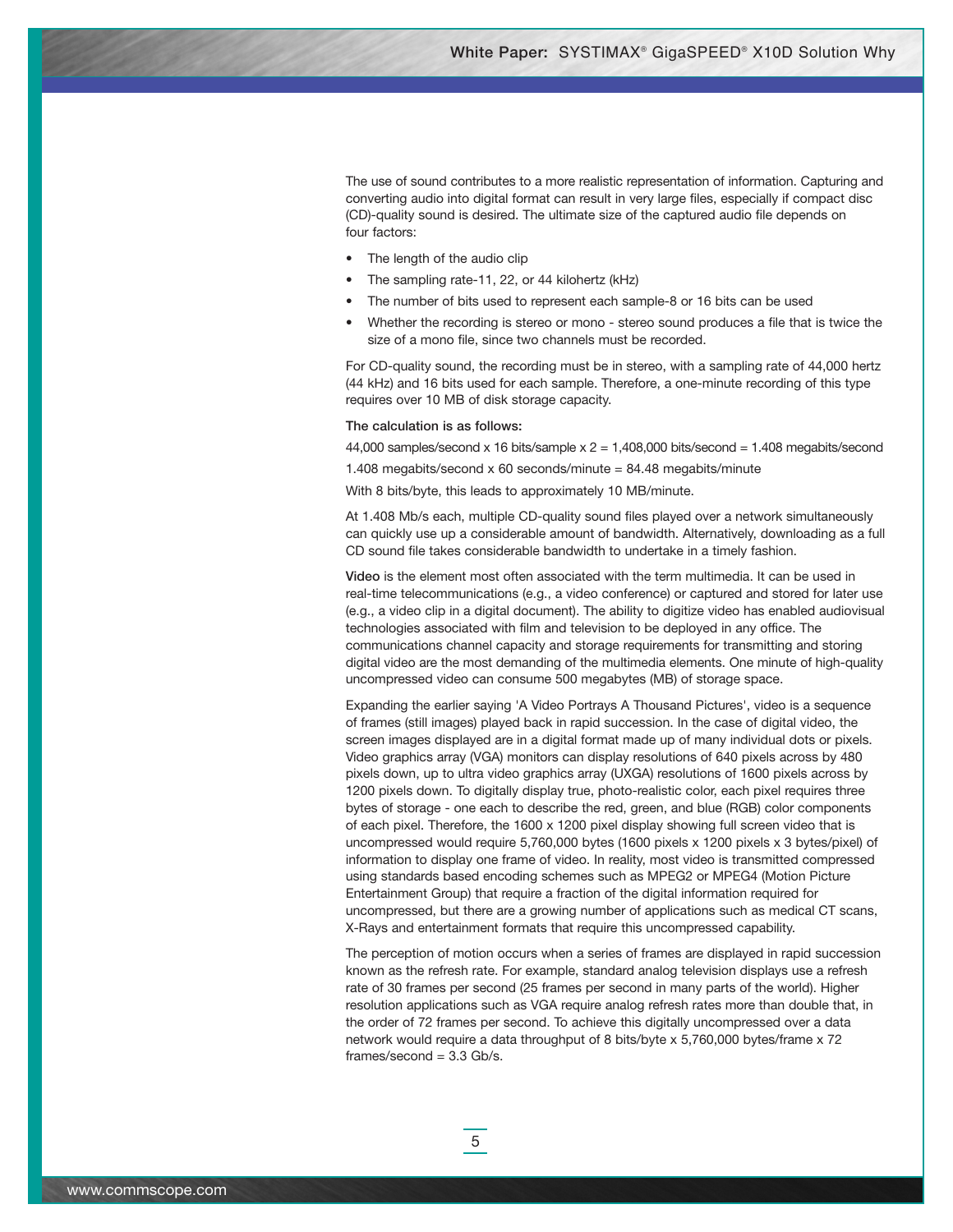At 3.3 Gb/s, it is clear that constant digital video traffic would rapidly cause most networks to fail due to congestion, especially if document sharing and text/image file transfer is added and occurring at the same time in real-time. Gigabit networking is fully justified for these applications, but what about others to be deployed in the future:

- Moving images: Full-motion video with digital HDTV quality is probably the most demanding streaming application. The bit–rate required for an RGB HDTV studio signal with 1080 active lines, 1920 samples per active line, 8 bits per sample, and 30 pictures per second is 3 x 1080 x 1920 x 8 x 30 that equates to approximately 1.5 Gb/s. To broadcast to today's consumers requires the data rate to be compressed to something less than 20 Mb/s, a factor of 75.
- Future applications: There are a few streaming applications on the horizon that would require still higher data rates to the desk. Any such applications would increase the realism (and effectiveness) of the experience. Some possibilities could include:
	- $\sim$  Use of large, ultra-high-resolution LCD displays for enhanced videoconferencing.
	- Virtual reality or "telepresence" applications with sound and high-resolution 3-D images, possibly with other senses engaged as well. This technology would allow the desktop user to feel physically present at the remote site.

The success of multimedia applications can be a double-edged sword for network managers. State-of-the-art multimedia, Internet and groupware applications can bring the enterprise major advances in productivity and cost savings. At the same time, these applications can tax the bandwidth needs of even the most robust networks, applying pressure at the desktop, the server and the switch, while creating higher capacity demands at the network core.

## The Bit-Rate Race to the Desktop

As recently as two years ago the hottest topic in the LAN industry was Gigabit Ethernet development at 1000 Mb/s. The fact that it was still "Ethernet," but ten times faster than existing LANs, made it the clear winner in the high bit-rate race to the desktop. In cabling terms, this fast technology accelerated the trend towards Category 5e and 6 cabling. The introduction of tri-speed 10/100/1000 UTP Ethernet interface cards allowed network managers to leverage their existing installed base of Ethernet switch electronics, yet provide a simple upgrade path to higher speed capability in the future. As the cost of these gigabit interface cards dropped, Gigabit Ethernet grew dramatically in the LAN.

Of all the LAN protocols, Ethernet is clearly the marketplace winner. As Ethernet has evolved to higher-speed forms, it addressed the needs of end users with a cost-effective reliable solution to their data networking needs. Additionally, switched Ethernet networks have shown themselves to be extremely robust, performing over every physical media layer available, from coaxial cables to all types of fiber-optic cables.

As the demand for bandwidth continues to increase, the next step in the evolution of Ethernet has appeared - 10 Gigabit Ethernet. The compelling reasons for 10 Gigabit Ethernet are that it:

- Supports all services (packetized voice and video, data) and Layer 3 through Layer 7 intelligence of the OSI model
- Easily scales enterprise and service provider networks
- Leverages the hundreds of millions of installed base of Ethernet switch ports
- Enables superior Quality of Service (QoS)
- Supports LANs, MANs and WANs
- Matches the MAN/WAN backbone speed of OC-192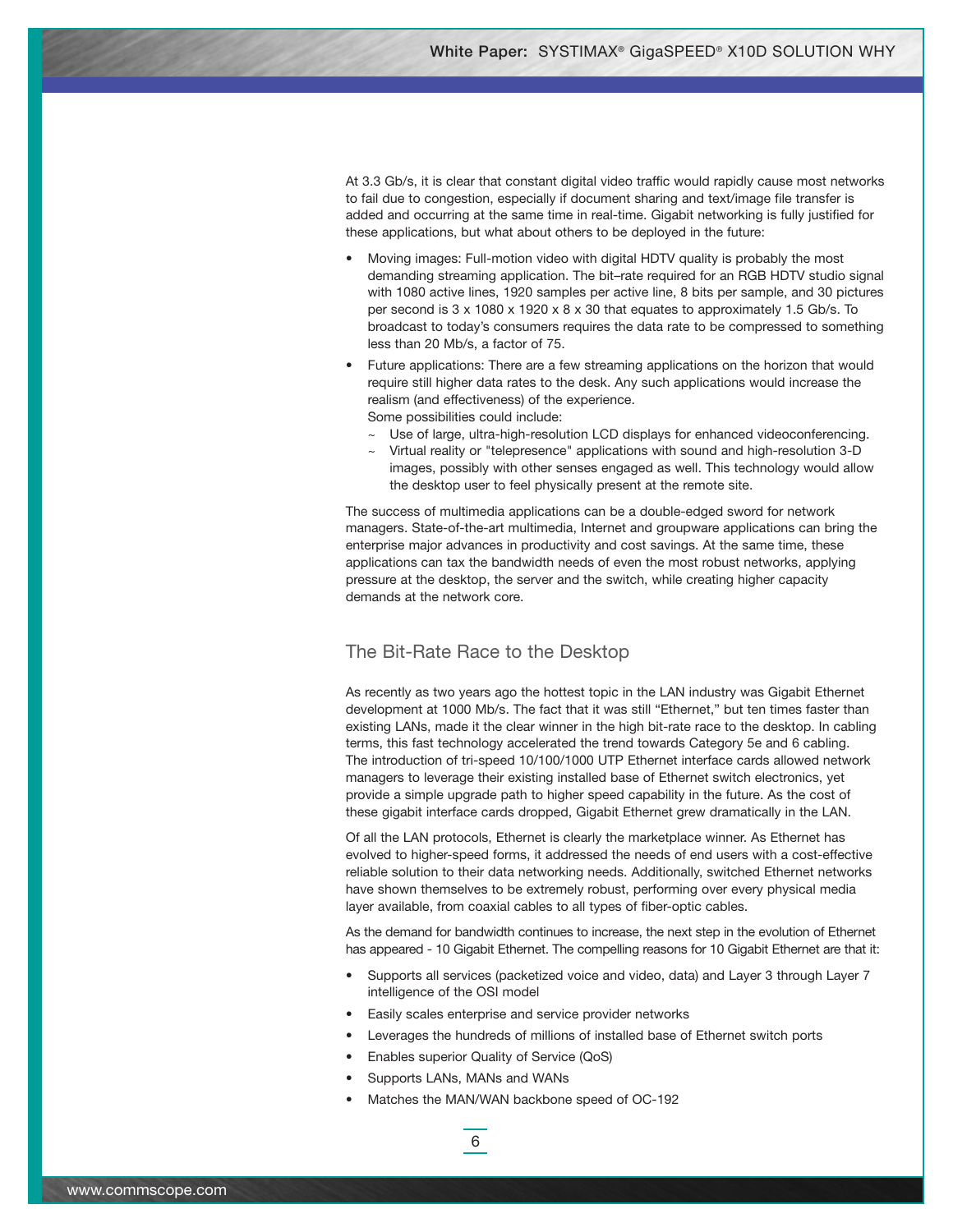Because almost all network traffic today starts out as Ethernet and Internet protocol (IP) traffic, building Ethernet networks with the next step up in speed is one of the ways to scale enterprise and service provider networks. A fundamental rule of building switched networks is that a faster technology is always needed to aggregate multiple, lower-speed segments. In short, for enterprise LAN applications, 10 Gigabit Ethernet will enable network managers to scale their Ethernet networks from 10 Mb/s, 100 Mb/s or 1000 Mb/s to 10,000 Mb/s, while leveraging their investments in Ethernet as they increase their network performance. For service provider metropolitan and wide-area applications, 10 Gigabit Ethernet will provide high-performance, cost-effective links that are easily managed with Ethernet tools and, with the adoption of wavelength division multiplexing (WDM) techniques, scale up to terabit speeds and beyond. With WDM, hundreds and in the future thousands of 10 Gb/s channels can be transmitted onto a single fiber at different optical wavelengths or colors of light.

## Infrastructure Implications

As higher capacity network equipment is introduced, new cabling systems that support that capacity are more than often required and deployed. The typical sequence of introduction is:

- R&D and planning start; industry study groups are formed
- Cabling and LAN standards groups are formed and draft proposed standards
- Cabling that anticipates the standards is introduced

7

- Standards are ratified and standards-based LAN equipment is introduced. Standard cabling is widely installed in new and re-cabled facilities. (NICs generally are able to support the old and new data rates without change out.)
- LAN equipment is deployed, first in the backbone, then in the horizontal
- Applications emerge that exploit the higher network speeds

The initial 10 Gigabit Ethernet standard was undertaken by the IEEE 802.3ae Committee and was published in 2002, and is based primarily on fiber-optic technology. Four optical transceivers were selected: 1310 nm serial for singlemode fiber, 1550 nm serial for singlemode fiber, 850 nm serial for laser optimized multimode fiber (referred to as OM3 fiber in international standards), 1310 nm wide wavelength division multiplexing (WWDM) for installed multimode fiber and singlemode fiber.

From an infrastructure perspective, choosing fiber-optic cabling to deploy that offers the most cost effective support for the aforementioned options has become a relatively simple decision:

- For the lowest cost, fully backwards compatible LAN implementation for distances up to 300 meters, the laser optimized (OM3) multimode solution is the optimum choice. The SYSTIMAX® LazrSPEED® Solution offers options up to 550 meters.
- For LAN, MAN and WAN implementations with extended distances, the singlemode solution is the optimum choice. Within the MAN and the LAN, the trend is toward singlemode fiber such as SYSTIMAX TeraSPEED™ Low Water Peak (LWP) fiber, which has eliminated the hydroxyl peak that has been so associated with fiberoptic cable performance and opened up a larger window of wavelengths for use with WDM applications in metro/campus applications.
- The use of the small form factor LC connector gives the lowest loss, highest density solution. The LC connector has become the connector of choice for the high-speed optical transceivers for 1 and 10 Gigabit Ethernet.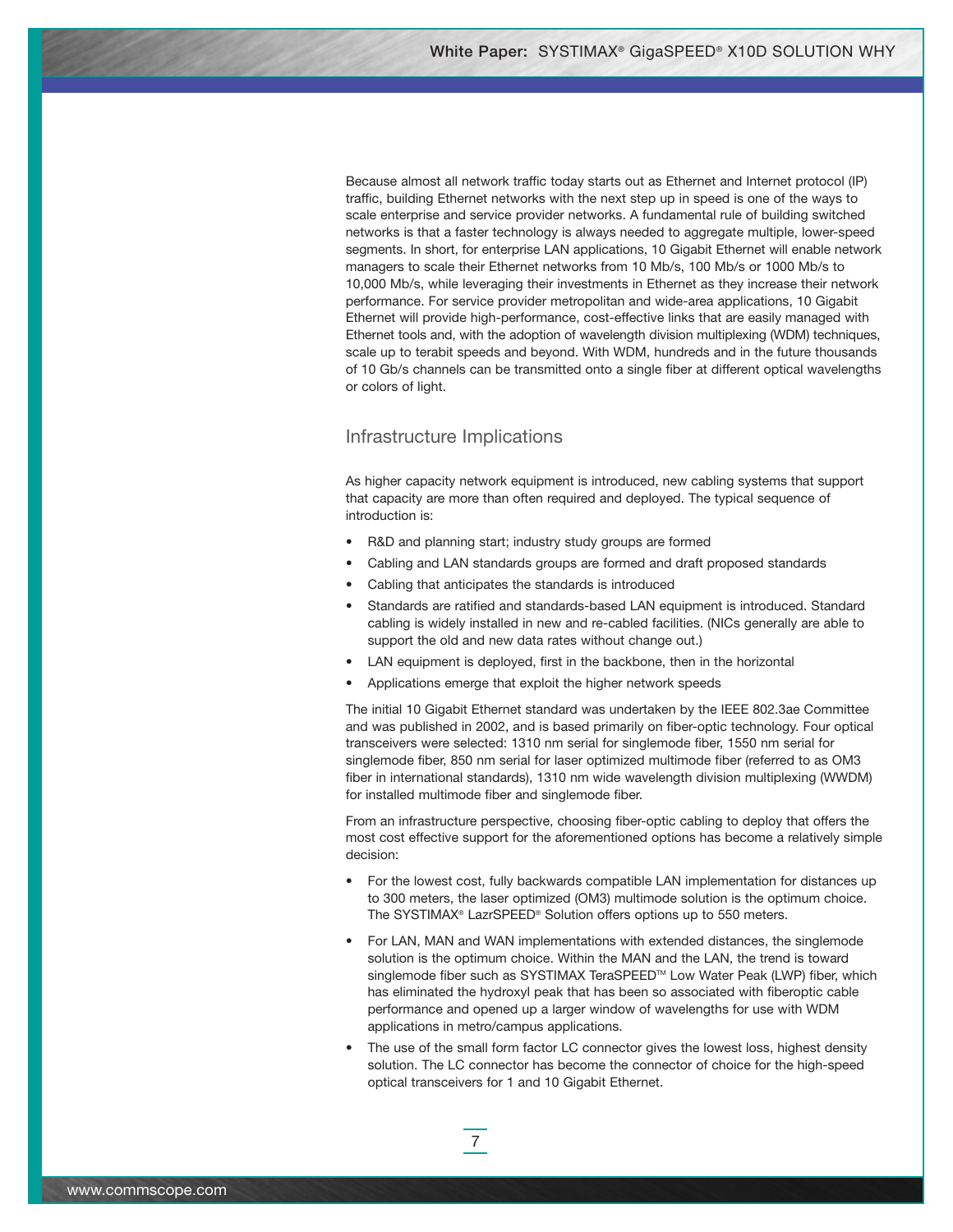The value of performance excellence in copper cabling is now also being highlighted with the development of 10 Gb/s over copper cabling. With the ratification of the IEEE 802.3an 10GBASE-T standard, the development of 10 Gigabit Ethernet specification for copper cabling is now a reality. Due to the complexity of electronics to support 10GBASE-T, an early objective to support Category 5e was dropped, and the exact maximum distance over minimally compliant Category 6 cabling is still uncertain. Many expect that, as the clever chip designers further dive into this project, novel techniques will be developed which will increase the minimum guaranteed distance over generic Category 6 cabling. Margin over the minimum Category 6 specifications will also extend the distance capability.

A new set of cabling requirements to provide a 100-meter, 4-connection channel capable of supporting 10GBASE-T have been ratified and published as ANSI/TIA-568-B.2-10 for Category 6A and Amendment 1 to  $ISO/IEC$  11801:2002 for Class  $E<sub>A</sub>$ . The message this should send to end-users who are considering or have recently installed horizontal cabling systems is "don't panic," but be aware of the potential areas in your infrastructure where 10 Gb/s may be required first. You probably will not have to pull out your existing cabling system in anticipation of 10 Gb/s applications appearing tomorrow, but there will be a need for evaluation of that infrastructure once it does.

With the above in mind and with a history of network speeds increasing, SYSTIMAX Solutions' cabling system, the SYSTIMAX GigaSPEED® X10D Solution, enables endusers to install a high-performance cabling system designed to support 10 Gb/s, and prepare for future performance.

Due to the hierarchical nature of the LAN and the "funneling" effects of LAN switching, the "need for speed" clearly grows the further one gets out from the desktop. The natural evolution for the general business LAN over the next few years will involve a migration to switched 1000 Mb/s at the desktop, switched 10 Gb/s capability first at the server interface and then in the building backbone, and finally switched 10 Gb/s capability in the mainstream enterprise environment. The infrastructure portion will experience a similar migration over the same time period, with high performance UTP strongly positioned as the horizontal medium, laser optimized multimode fiber in the building backbone and singlemode fiber in the campus.

| <b>Milestone</b>                                          | 100 Mb/s Ethernet                       | 1 Gb/s Ethernet                    | $10$ Gb/s<br><b>Ethernet</b>         |
|-----------------------------------------------------------|-----------------------------------------|------------------------------------|--------------------------------------|
| R&D starts (cable & equipment)                            | ~1990                                   | 1995                               | 2002                                 |
| Cabling available for horizontal                          | 1991 (Pre-standard Cat 5)               | 1995 (Cat 5e)<br>1998 (Cat 6)      | 2004<br>(GigaSPEED<br>X10D Solution) |
| Rapid cabling growth in horizontal                        | 1993                                    | 1998 (Cat 5e)<br>2001 (Cat 6)      | 2006                                 |
| Standards approved                                        | 1995 (cabling)<br>1996-1997 (equipment) | 1999 (equipment)<br>2000 (cabling) | 2006                                 |
| Equipment available for LAN backbone                      | 1995                                    | 2000                               | 2005                                 |
| Start installation of equipment for<br>desktop connection | 1997                                    | 2002                               | 2008                                 |
| Rapid growth of equipment for<br>desktop connection       | 1998                                    | 2004                               | 2009/2010                            |

### TABLE 1: TIMELINES FOR 100 MB/S, 1 GB/S AND 10 GB/S ETHERNET OVER COPPER